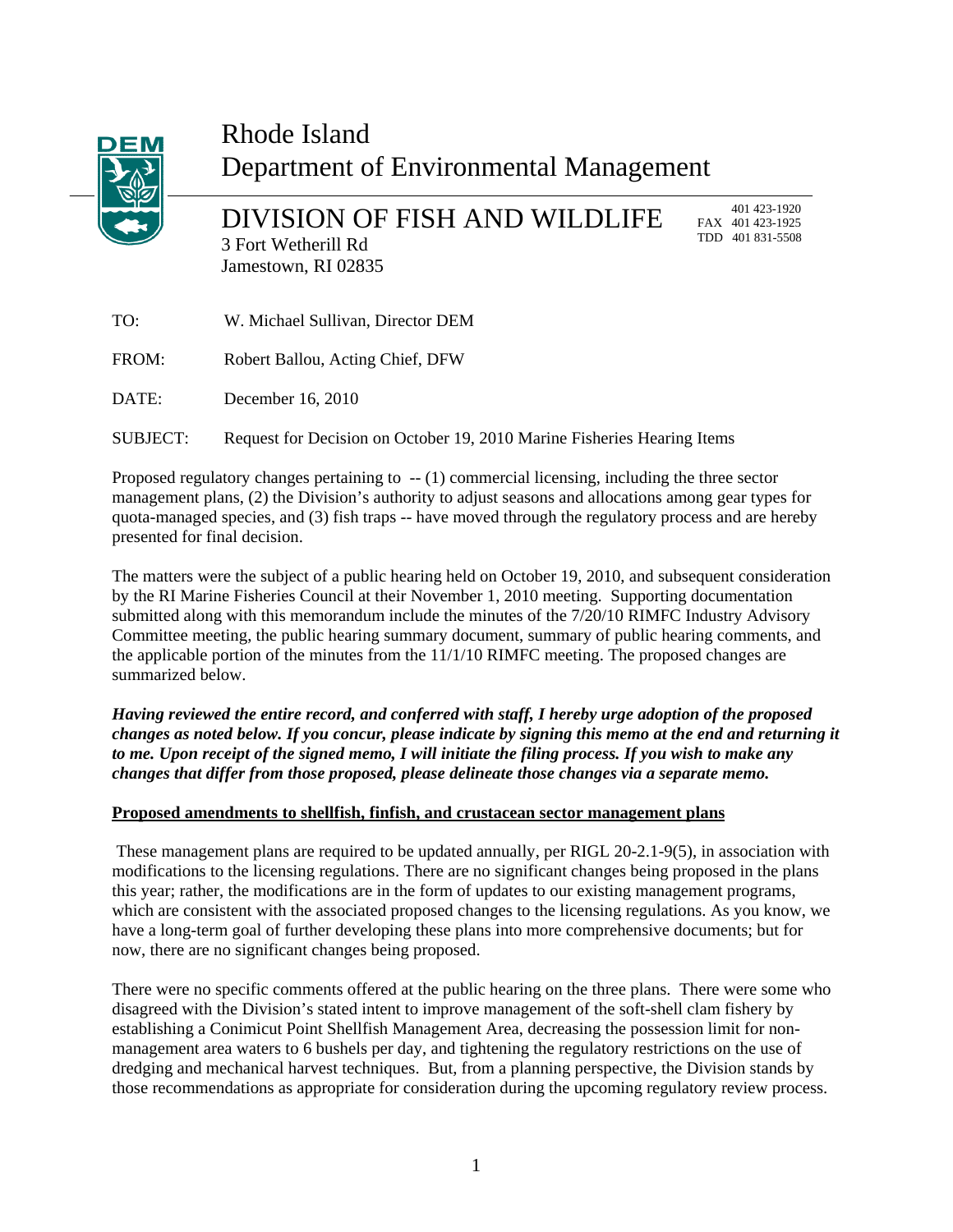The Council did not make any specific recommendations regarding the adoption of the management plans, as modified.

## *I recommend adoption of the finfish, shellfish, and crustacean sector management plans, as modified.*

#### **Proposed amendments to the commercial fishing licensing regulations**

*Shellfish.* With regard to *quahogs*, the status quo allows for one new license/endorsement to be issued for every 3 eligible licenses (MPLs, and PELs with a quahog endorsement) that retire (i.e., 3:1 exit/entry ratio). Under that scenario, 16 new Commercial Fishing Licenses (CFLs) with quahog endorsement would be made available for 2011. The Council's Industry Advisory Committee (IAC) supported the status quo proposal. At the public hearing, several attendees voiced support for an open access fishery, or at least a 1:1 exit/entry ratio. At the Council meeting, the Council moved to consider a compromise proposal – i.e., a new 2:1 exit/entry ratio for the quahog fishery. The Division responded by noting that the number of individuals that are licensed to fish in this fishery is more an industry-based economic issue than a resource management issue. With the SAFIS system in place, and with the Division's plans to refine the resolution of shellfish landings data with regard to areas fished, the Division will have the ability to set harvest limits by area. As such, the number of people participating in the fishery is becoming less relevant from a resource management perspective. The Division therefore agreed that the new standard would strike an appropriate balance, allowing for a significant number of new licenses while not flooding the fishery with new participants. The Council voted unanimously to recommend adoption of a new 2:1 exit/entry ratio for the quahog fishery. This would allow for 25 new CFLs with quahog endorsements for 2011.

#### *As supported by the Council, and the Division, I urge adoption of the new standard of a 2:1 exit/entry ratio for new licenses/endorsements in the quahog fishery.*

With regard to *soft-shell clams*, the status quo allows for one new license/endorsement to be issued for every 5 eligible licenses (MPLs, PELs with soft shell clam endorsements, and CFLs with soft shell clam endorsements) that retire (5:1 exit/entry ratio). Under that scenario, 12 new soft-shell clam endorsements would be made available for 2011. The IAC supported the status quo proposal. At the public hearing, several attendees voiced support for an open access fishery, or at least a 1:1 exit/entry ratio. At the Council meeting, the Council moved to maintain the status quo. The Division responded that it could support a 5:1 exit/entry ratio, with the caveat that, to prevent localized depletions, sustainable levels of removal will need to be established for the fishery, either through effort control, possession limit adjustments, area-specific quotas, or a combination thereof.. The Council voted unanimously to recommend adoption of the status quo – 5:1 exit/entry ratio – for the soft-shell clam fishery, allowing for 12 new CFLs with soft-shell clam endorsements for 2011.

#### *As supported by the Council, and the Division, I urge adoption of status quo (5:1 exit/entry ratio) for the soft-shell clam fishery.*

*Restricted Finfish*. With regard to restricted finfish, the status quo allows for one new license/ endorsement to be issued for every 5 eligible **and active** licenses (MPLs and PELs with restricted finfish endorsements) that retire (5:1 exit/entry ratio). Under that scenario, 3 new restricted finfish endorsements would be made available for 2011. The IAC supported the status quo proposal. At the public hearing, several attendees voiced support for an open access fishery, or at least a 1:1 or 5:3 exit/entry ratio. At the Council meeting, the Council moved to maintain the status quo. The Division responded by noting that finfish licensing is essentially an allocation issue. With fixed quotas, the number of licensed fishermen merely reflects the number of slices to be cut out of the pie. The Division continues to defer to the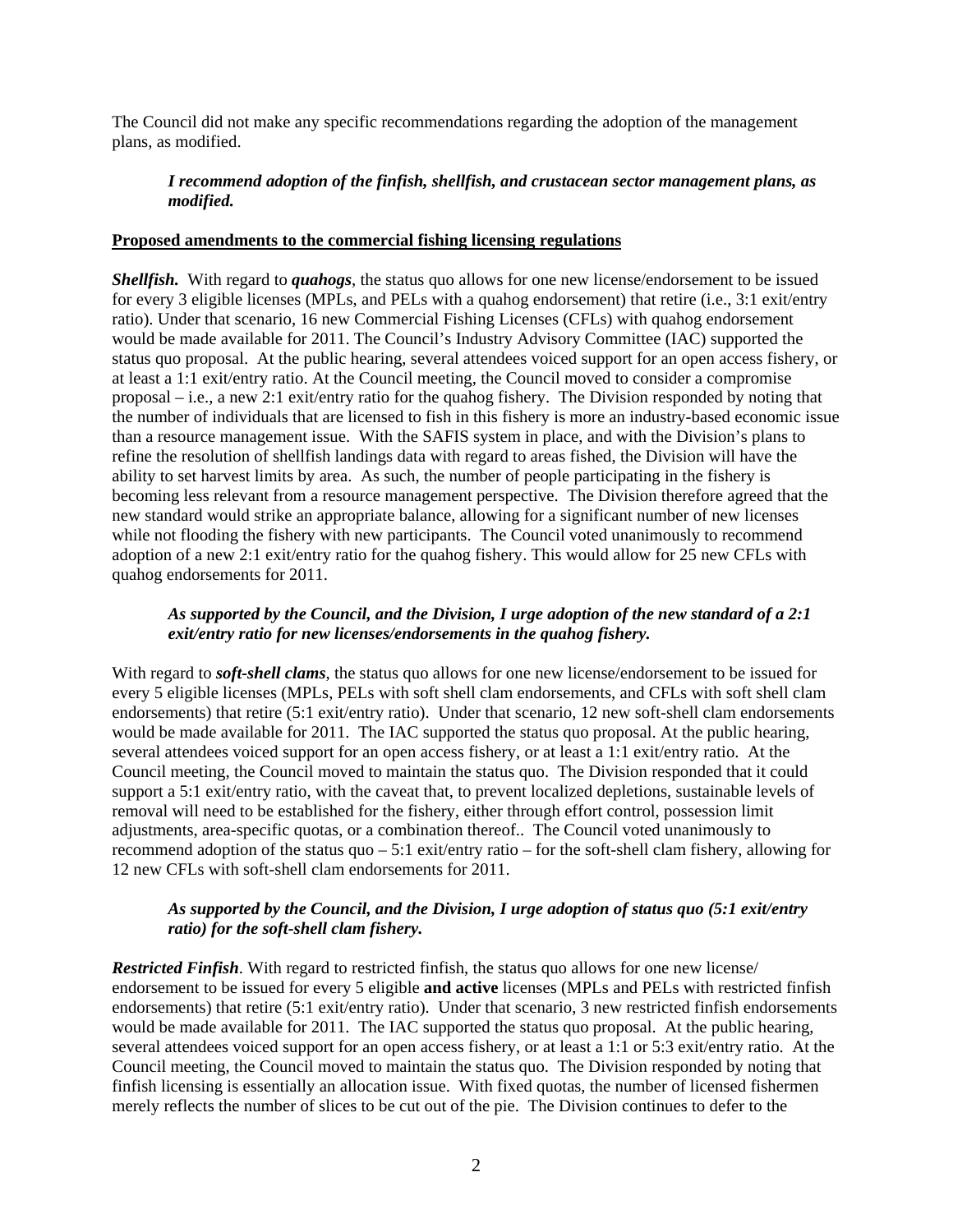Council and industry regarding proper demographic replacement in the fishery and the needs of current fishermen relative to new entrants. As such, the Division noted that it could support maintenance of the status quo. The Council voted unanimously to recommend adoption of the status quo – a 5:1 exit/entry ratio – for the restricted finfish fishery, allowing 3 new endorsements to be made available in 2011.

# *As supported by the Council, and the Division, I urge adoption of status quo (5:1 exit/entry ratio) for the restricted finfish fishery.*

To date, new restricted finfish endorsements have been issued as new CFLs, which limits the holder to Basic Harvest levels. Those levels are one-half of the possession limits associated with the Full Harvest Levels, which apply to holders of PELs and MPLs. The licensing regulations allow for a holder of a CFL with a Restricted Finfish endorsement to automatically upgrade to a PEL with a Restricted Finfish endorsement after actively fishing over a two-year period. As of 2009, there were only 14 individuals who held CFLs with Restricted Finfish endorsements. In contrast, there were 1,182 individuals who held MPLs and PELs with Restricted Finfish endorsements. The Division has found that it makes no sense to hold 14 individuals to a Basic Harvest limit when they constitute less than 1% of the overall fishery. Accordingly, the Division proposed that all new licenses/endorsements in the restricted finfish fishery be issued as new PELs, and that all existing CFLs w/RFF be automatically upgraded to PELs w/RFF. Inherent in the proposal would be the elimination of CFLs w/RFF as a license category.

The IAC supported the Division's proposal. There was no opposition offered at the public hearing. And the Council voted unanimously to recommend adoption.

# *As supported by the Council, and the Division, I urge adoption of the proposal to eliminate CFLs with Restricted Finfish as a license category, upgrade all existing CFLs w/RFF to PELs w/RFF, and issue all new restricted finfish endorsements as PELs w/RFF.*

*Lobsters.* With regard to lobsters*,* the Council voted to recommend status quo -- no new lobster endorsements -- which was also recommended by the IAC and the Division. Comments made at the public hearing were in support of moving forward with the trap allocation transfer program, and allowing holders of a multipurpose license a small pot allocation. Given the nature of the trap allocation program, it stands to reason no licensing-related changes in the lobster fishery are warranted at this time.

# *As supported by the Council, and the Division, I urge adoption of the status quo with regard to lobster licensing.*

*Title Change.* The Division proposed changing the title of the licensing regulations from "Rules and Regulations Governing the Management of Marine Fisheries" to "Commercial Fishing Licensing Regulations." The change would simply clarify the description of the regulatory document that sets forth all of the commercial licensing regulations. There were no objections to the title change.

### *As supported by the Council, and the Division, I urge adoption of the title change.*

## **Proposed amendments to authorize the Division to adjust seasons and allocations among gear types for quota-managed species**

Under existing regulations (set forth in Part 3.2.1), the Division is authorized to adjust *allocations* and *possession limits* for quota-managed species that are governed by regional or federal FMPs. The regulations allow the Division to make the adjustments without having to go to notice or seek advance review by the Council. The affected species include: summer flounder, scup, black sea bass, striped bass,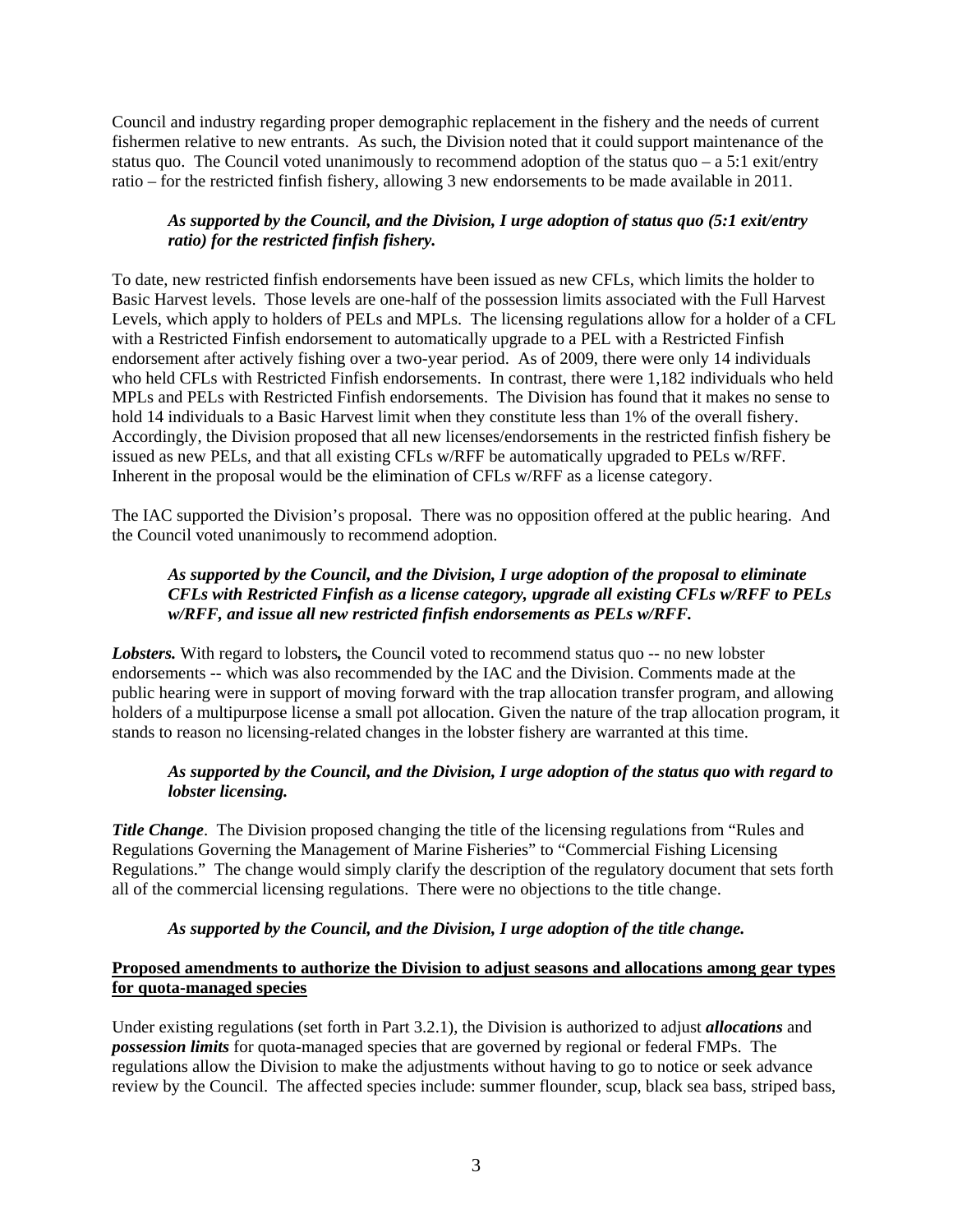bluefish, and tautog. The Division routinely exercises this authority – e.g., by adjusting the possession limits for fluke, and balancing subperiod allocations to address overages or underages.

The Division proposed two changes to Part 3: 1) additional authorization to adjust *seasons* for quotamanaged species that are governed by regional or federal FMPs; and 2) additional authorization to *redistribute allocations among gear types* for quota-managed species that are governed by regional or federal FMPs.

With regard to the proposed change pertaining to *seasons*, the impetus was the mid-season change made by the feds this year for the recreational black sea bass fishery. Initially, the ASMFC had required states to enact a 2010 season running from May 22 – September 12, and DEM followed suit by adopting that season for Rhode Island. Then, in April, final 2009 harvest estimates became available, enabling Rhode Island to extend the season to October 11, and to establish a second season from November 1 to December 31. Since the Division's authority to adjust regulations was limited to possession limits and (sub-period) allocations, the Division could not simply extend the season via an administrative filing. A public hearing had to be conducted and the Council had to convene to offer its advice on the issue. Had the change at the federal level come later in the season, it's possible that DEM would not have been able to meet the APA requirements, and the RI fishery would have had to close prematurely. The proposed change would only allow DEM to act in accordance with notification from federal authorities to alter a season per a regional or federal FMP.

With regard to the proposed change pertaining to the *redistribution of allocations among gear types*, there is only one gear type that receives an allocation – fish traps. Thus, the only effect the proposed change would have is on the Division's ability to move any uncaught fish from the fish trap quota/allocation to the general fishery without having to go to hearing or seek advance review from the Council. DEM was faced with this very situation this year regarding scup. Notwithstanding the absence of explicit regulatory authority to move the fish, DEM sought and received approval from the fish trap companies, and enacted the transfer. The proposed regulatory change would simply codify the authority.

To ensure full transparency, and to provide the Council and the community with an opportunity to review and comment on any changes made in accordance with section 3.2.1, the Division also proposed a new provision (3.2.1-3) that would codify a public review process.

The proposal was offered, conceptually, at the IAC meeting, but not thoroughly vetted. The proposal was met with considerable opposition at the public hearing. Those opposed were philosophically against the notion of extending the Division's authority. There was also concern expressed over the wording of the proposal, with many suggesting that it should be narrowed in its applicability. At the Council meeting, the Division noted that it was willing to re-evaluate the proposal in light of the public hearing comments. The Council voted unanimously to refer the proposal back to the Division for further review and clarification.

*I urge that no new regulatory provisions associated with the Division's authority to adjust seasons and allocations among gear types for quota-managed species be adopted at this time. The Division is prepared to re-evaluate the issue, and if warranted, offer a revise proposal at a subsequent public hearing.* 

### **Proposed amendments to the fish trap regulations**

The Division proposed two technical amendments to the fish trap regulations. One would simply update the Division of Fish and Wildlife mailing address from the Government Center in Wakefield to the Marine Fisheries Office in Jamestown. The other would add a new section that prohibits the sub leasing